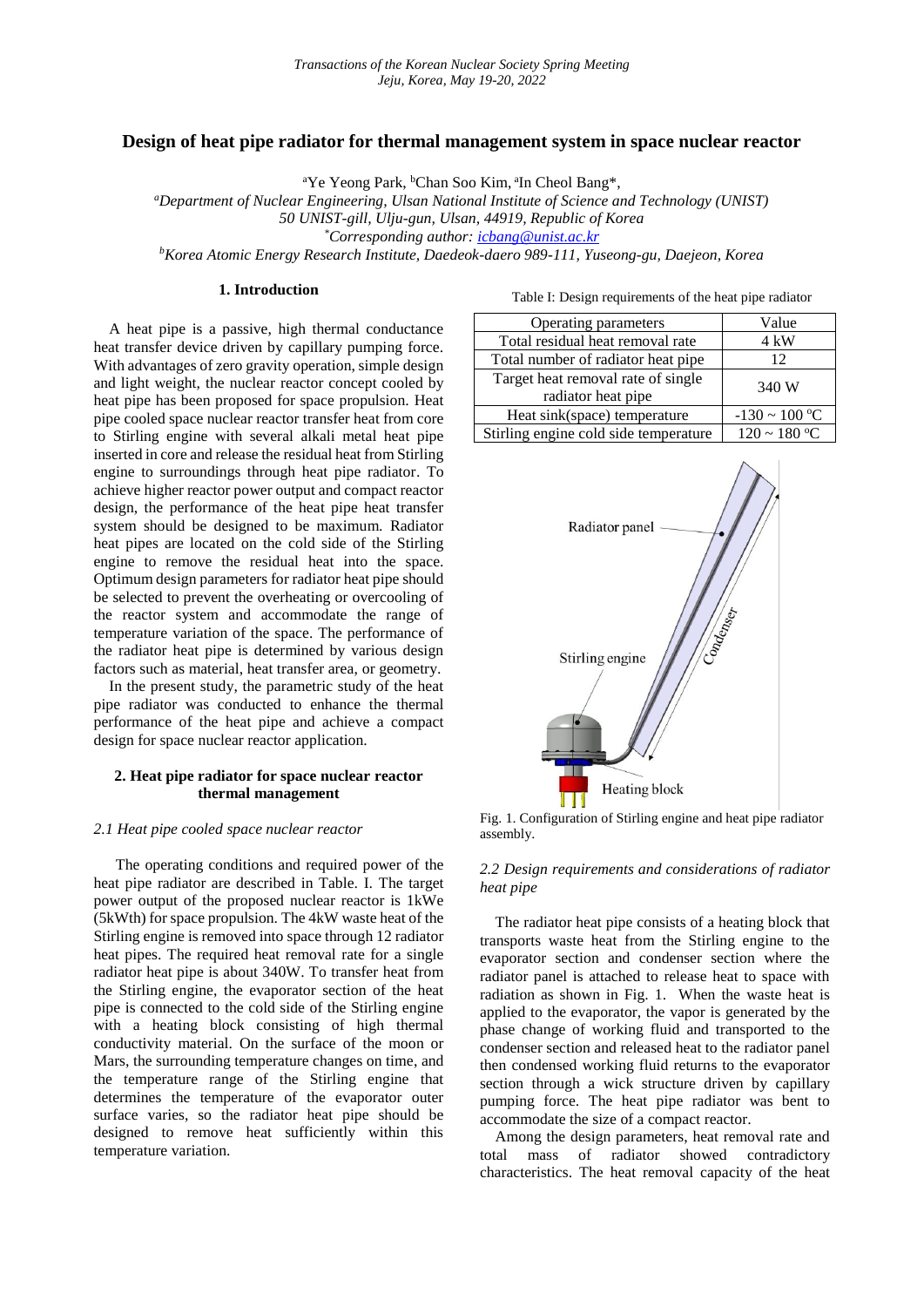pipe radiator increases in proportional to the increase in the area of the radiator panel, but at the same time, the total weight of the radiator also increases, which is unbeneficial to the launch of a space nuclear reactor. Therefore, it is necessary to select a heat pipe radiator design factor capable of satisfying the total weight of the reactor while having sufficient heat removal capacity.

Specific parameter values of heat pipe radiator are described in Table. II. Water with high latent heat was used as a working fluid, and titanium was selected as a material for heat pipe containers in consideration of longterm compatibility with water. For the capillary wick structure of the heat pipe, groove wick was used which is advantageous for long-distance heat transport and high permeability. In addition, lightweight and high emissivity aluminum was selected as a panel material.

#### **3. Performance evaluation of heat pipe radiator**

### *3.1 Operation limit of heat pipe radiator*

The operation limit is the maximum heat transfer capacity of the heat pipe which is limited by various design factors and conditions. Types of operation limits of the heat pipe are capillary, viscous, sonic, entrainment, and boiling limit. Among the operation limit, capillary, entrainment and viscous limit can restrict the function of the heat pipe. The thermal capacity of the heat pipe radiator should be designed with a 1/2 or 1/3 margin to the operation limit of the heat pipe to ensure the stability of the reactor. [1] Therefore, the evaluation of the operation limit of heat pipe was conducted and compared with the heat transport capacity of heat pipe radiator to design a radiator heat pipe having a thermal margin and the capacity to remove sufficient waste heat.

The equations used for capillary, boiling, and viscous limit calculation are shown in Eq.  $(1) \sim (3)$ . Capillary, viscous and boiling limits are affected by changes in the length of the evaporator section, and viscous, boiling limits are influenced by the condenser section length. The calculation results of operation limit according to evaporator and condenser length are shown in Fig. 2 and 3.

$$
q_{capillary} = \frac{\frac{2\sigma}{r_{ce}}}{(\frac{f_v \text{ Re}_v \mu_v}{2r_{hv}^2 A_v \rho_v \lambda} + \frac{\mu_l}{KA_v \lambda \rho_l})L_{eff}}
$$
(1)[5]

$$
q_{boiling} = \left(\frac{2\pi L_e k_{\text{eff}} T_v}{\lambda \rho_v \ln(r_i/r_v)}\right) \left(\frac{2\sigma}{r_n} - \frac{2\sigma}{r_{\text{eff}}}\right) \tag{215}
$$

$$
q_{viscous} = \left(\frac{A_{\nu}r_{\nu}^{2}\lambda\rho_{\nu}P_{\nu}}{16\mu_{\nu}L_{\text{eff}}}\right) \tag{3)[5]}
$$

Table II: Specifications of radiator heat pipe

| Parameters                   | Value    |
|------------------------------|----------|
| Heat pipe outer diameter     | 19.0 mm  |
| Total heat pipe length       | $1-3$ m  |
| Heat pipe material           | Titanium |
| Working fluid                | Water    |
| Wick type                    | Groove   |
| Radiator panel material      | Aluminum |
| Emissivity of radiator panel | 0.8      |
|                              |          |







Fig. 3. Operation limits according to condenser length variation

As shown in Fig. 2, The capillary, viscous, boiling limits are increasing according to the increasing evaporator length. Especially boiling limit is highly affected by the evaporator length variation. Due to the short length of the heat transfer area through the Stirling engine to the evaporator section, heat pipe operation is limited by boiling limit in the range of operating temperature between 120°C~160°C.

As the length of the evaporator increases, the heat flux decreases, and thus wetting at the interface between the working fluid and wick increases, reducing the contact angle which leads to the increase of capillary pressure and heat transport rate. On the other hand, as the length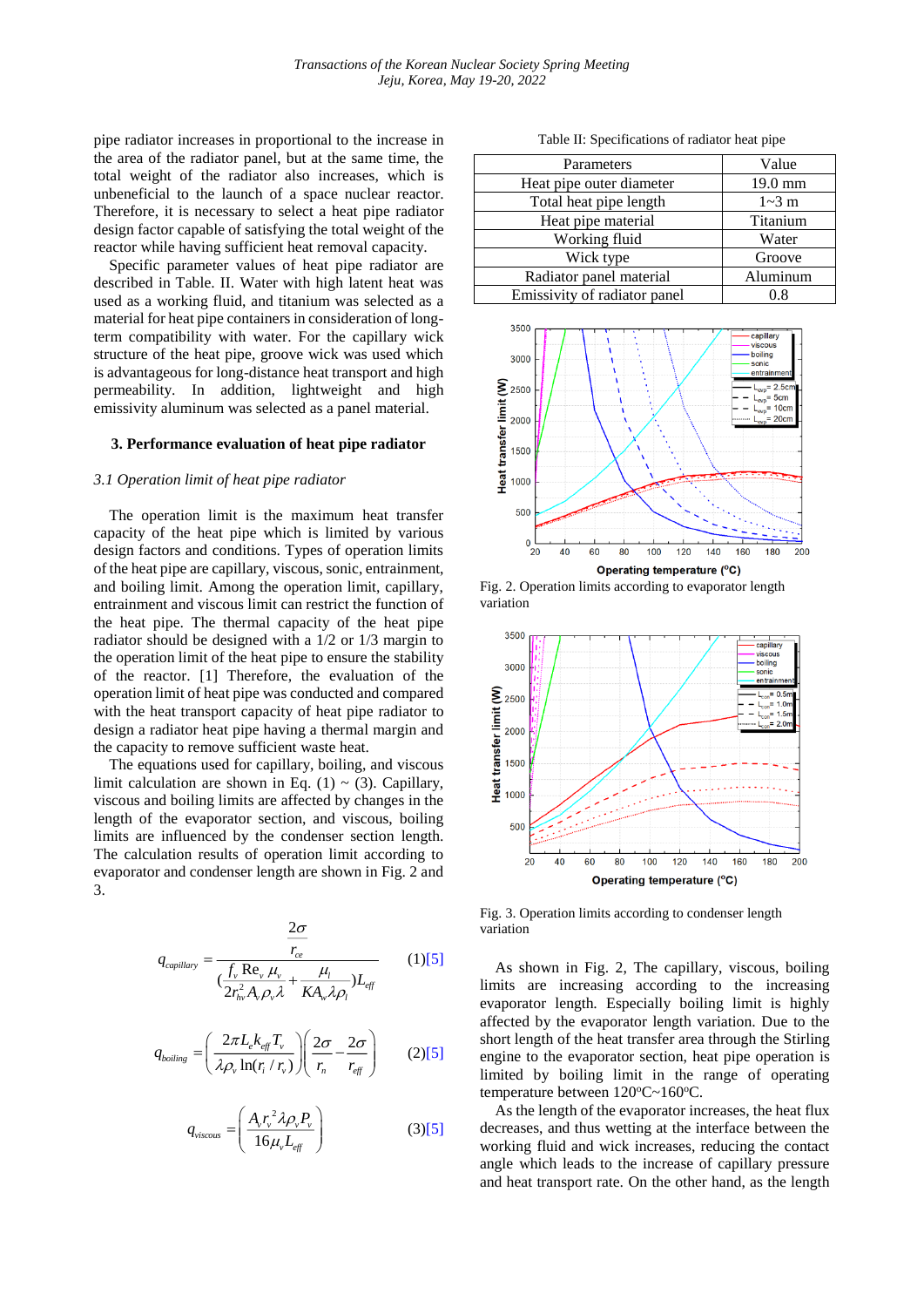of the evaporator section decreases, the heat flux increases, and a large amount of vapor is generated. This results in the increase in the pressure difference between the evaporator and condenser section resulting in limiting the circulation of working fluid by capillary force.

According to the increase in condenser length, capillary and viscous limits are also increased as shown in Fig. 3. As the length of the condenser increases, vapor transported from the evaporator condensed earlier and results in a large amount of condensed working fluid generated which can limit the circulation of the working fluid. However, along with the condenser length increases, the amount of heat released through the radiator panel also increases. Therefore, selecting the optimum design point is required.

#### *3.2 Heat transfer performance of heat pipe radiator*

To evaluate the heat pipe radiator performance for various range of design parameters, a thermal resistance network model was used for calculation. The thermal resistance network of heat consists of conduction resistance occurred in the heat pipe container, wick structure, and radiator panel, convection resistance for phase change of working fluid and radiative resistance occurring between radiator surface and space. Several assumptions were made for the calculation. 1) assume that the vapor resistance is negligible and axial thermal resistance can be assumed as an open circuit. 2) Uniform heat flux distributed along with the condenser and evaporator of the heat pipe. 3) Consider radiative heat transfer occurs on both sides of the radiator. The radiative heat transfer rate was calculated using the Stefan-Boltzmann law described in Eq. (4).

$$
Q = \varepsilon \sigma A T^4 \tag{4}
$$

The results of the comparison between the operation limit and heat transfer capacity of heat pipe radiator in the range of operating temperature for various evaporator/condenser lengths are shown in Fig. 4 and 5.

In Fig. 4, the heat transfer rate increases with increasing evaporator length. Although the heat transport rate was designed to remove all of the target residual heat, if the required heat removal rate exceeds the boiling limit, the heat pipe operation will fail due to high heat flux in the evaporator section which could lead to the dry out of the evaporator section. Therefore, the length of the evaporator should be designed to be at least 10 cm as the radiator heat pipe is required to remove waste heat of 340W. Fig. 5. shows the results of operation limit and heat transport rate comparison according to the condenser length variation. The amount of heat radiated from the radiator panel is fourth proportional to the fourth of surface temperature and heat transfer area. As the condenser length increase, the radiator panel area also increases.



Fig. 4. Comparison between heat removal rate and operation limit of heat pipe radiator according to the evaporator length



Fig. 5. Comparison between heat removal rate and operation limit of heat pipe radiator according to the condenser length

The operation limit and heat transfer rate of the heat pipe showed opposite trends according to the length variation. To satisfy the required heat removal rate and has a thermal margin to the operation limit at the same time, the length of the condenser should be designed between  $1.0 \sim 2.0$  m.

#### **4. Conclusions**

In the present study, the performance of the heat pipe radiator was evaluated in terms of operation limit and heat transfer rate in a certain operating temperature range according to the variation of the evaporator and condenser length. According to the results comparing the operation limit and heat transport rate according to the changes in evaporator/condenser length, for the heat pipe with a diameter of 19mm, the evaporator section of heat pipe should be designed to be longer than 10cm, and for condenser length, it should be design between  $1.0 \sim 2.0$ m range to satisfy the design requirement. Performance evaluation using SINDA/FLUINT software will be conducted for further work for verification of the analysis results. Additionally, the consideration of the view factor will be also conducted as a further work after